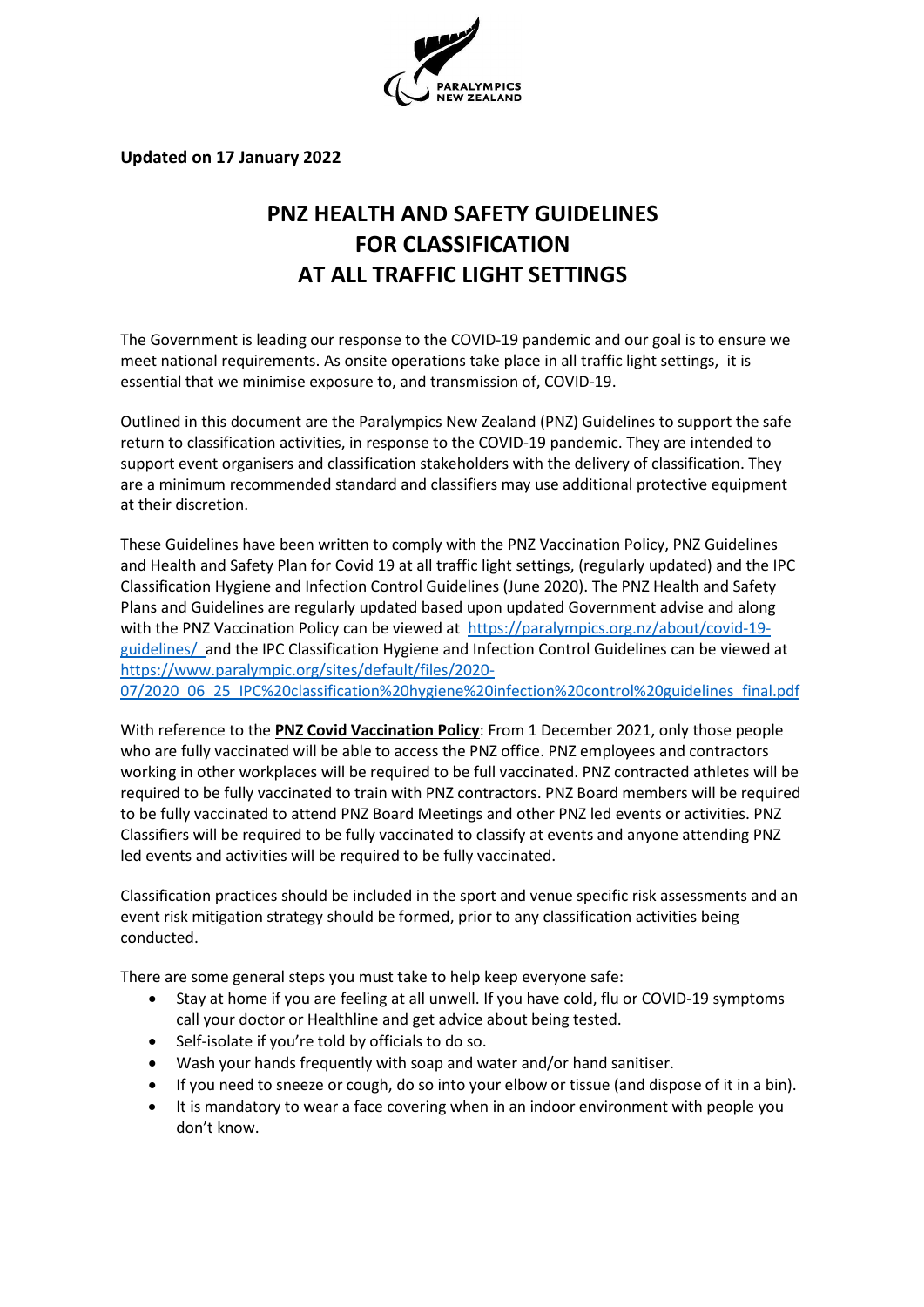

- Maintain the recommended physical distancing, 1 metre plus social distancing for workplaces and known social groups, 2 metres if visitors in a workplace, 2 metres when in public spaces and with strangers.
- Sign in and out when you enter and leave facilities. Each facility will have their own contact tracing systemin place. For those that are unable to use the QR code, a paper contact tracing register is available.

#### **Classification Process Guidelines**

#### **Waiting Area and Administration**

- Prior to attending classification, it is mandatory everyone must complete the questionnaire related to athletes being healthy enough to complete the classification process. Refer to Appendix 1, (attached), this includes any accompanying person as well. Postpone assessment for athletes who present with symptoms typical of a Covid-19 Infection. (High temperature, fever or chills, cough, runny nose, sneezing, shortness of breath, sore throat, loss of taste)
- Athletes and their support personnel should arrive at allocated times to the waiting room (do not arrive early) to avoid congestion.
- Provide a well-ventilated waiting area with adequate space to allow enough space (minimum of 1 metre) between athletes and support staff. Keep number of people in the waiting area to a minimum (avoid planning time slots too tightly). Provide directed seating and managed flow.
- Advise athletes to bring their own pen for administrative procedures or have enough pens available to allow for cleaning between handling.
- Athletes who use equipment should clean areas that might be touched during the assessment, before the beginning of the classification assessment, and prior to final hand hygiene. For example, cleaning push rims, wheels, backrest handles, hand breaks, canes, and glasses with a sanitising tissue.
- Any volunteers involved in conducting the administrative procedures should have sufficient space around the check-in desk. I.e., at least 1 metre perimeter maintained around the check-in desk to maintain appropriate distancing.
- Administration assistants should always wear masks.

### **During Classification Assessment**

It is mandatory that athletes, classifiers, and any accompanying persons, to wear masks during the classification process.

- If gloves are to be worn, Classifiers are to wear non-latex gloves due to the risk of allergy. Certain athletes such as athletes with spina bifida, spinal cord injury, or those who have had repeated multiple prior surgeries may be at an increased risk of latex allergy.
- The number of people attending classification should be minimised to one accompanying person only. Observers to classification are not recommended during this period.
- If athletes require assistance to transfer, both athletes and anyone assisting the transfer should wash their hands before and after the transfer, and face masks should be used by all parties.
- Time spent in close proximity to an athlete should be limited and athletes and classifiers should minimise talking when in very close proximity to each other. Classifiers should advise the athlete of this.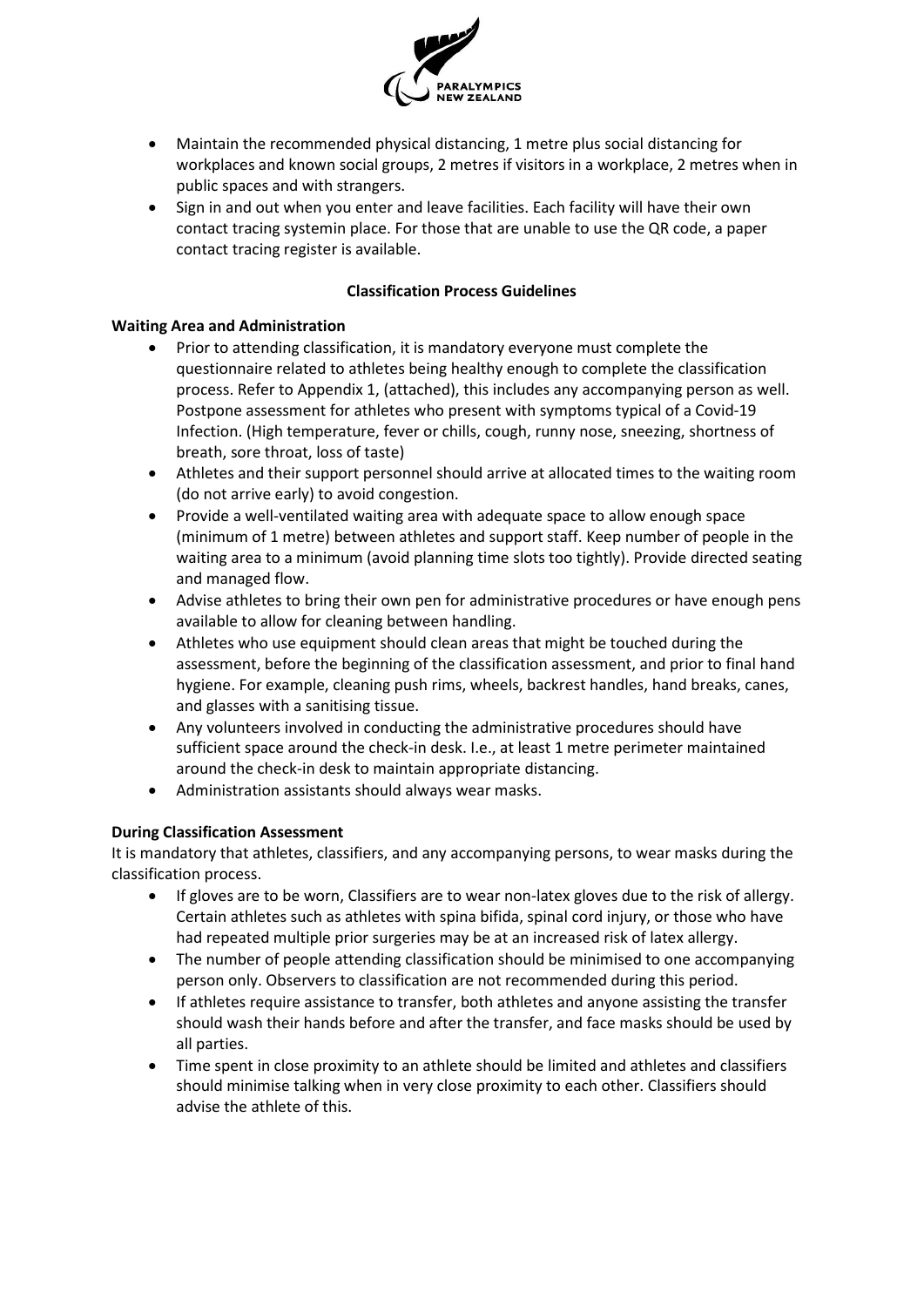

- If athletes need to supply equipment for the technical assessment they should avoid using their mouths when applying equipment, and assistance should be offered by others. Nonlatex gloves should be used when assisting.
- Athletes should be advised to cover up open wounds before arrival to the facility. If the classification assessment can take place without engagement with the athlete's open wound, proceed with care, if not, the assessment should be postponed.
- Appointments should be scheduled to allow opportunity for disinfection and aeration of the examination room between each individual athlete evaluation.

## **Classification Facilities and Equipment**

- Access to first aid and/or kit.
- Hand hygiene facilities for athletes and classification personnel (access to hand sanitiser/handwashing facilities/soap in bathrooms). Hand sanitisers should be alcohol based.
- Access to single use surgical disposable face masks and non-latex gloves of various sizes (small, medium, large).
- Access to adequate amounts of disposable tissues, cleaning wipes, etc.
- Non touch rubbish bins with closed lids to help contain contaminants. Rubbish bins should be lined with plastic liner and emptied daily.
- Each classification assessment area should have enough space for the number of people present; adequate ventilation and airflow in classification rooms should be ensured.
- No food/snacks should be stored in the assessment room.
- Any shared equipment that would be touched by different athletes should be cleaned with single use wipes between assessments e.g., optical/vision assessment tools, laptop computers, sports equipment.
- Thorough cleaning of all parts of vision assessment equipment including slit lamps, occluders, trial lens kits, autorefractors, and visual field machines.
- Priority disinfection procedures must be adopted for high-touch surfaces (in the classification room and any other areas used during the process – e.g., bathrooms or hallways), door and window handles, light switches, railings, working desks and counter tops, shared computer equipment, taps, sink bowls, A thorough clean of all facilities should be done at the end of each day with disinfectants.
- The amount of time in the waiting room needs to be limited. If the schedule is running behind, then athletes and accompanying persons should be allowed to leave and contacted when their turn is imminent.
- When appropriate, frequently used doors should be kept open to avoid recurrent contamination of doorknobs or high touch contact points.
- Only plastic and non-fabric chairs are to be used in the waiting and examination room. Any valuables should be put into plastic containers under the chairs.

The Chief Classifier/NSO classification staff is recommended to make the final decisions regarding the provisions to ensure safety of the environment.